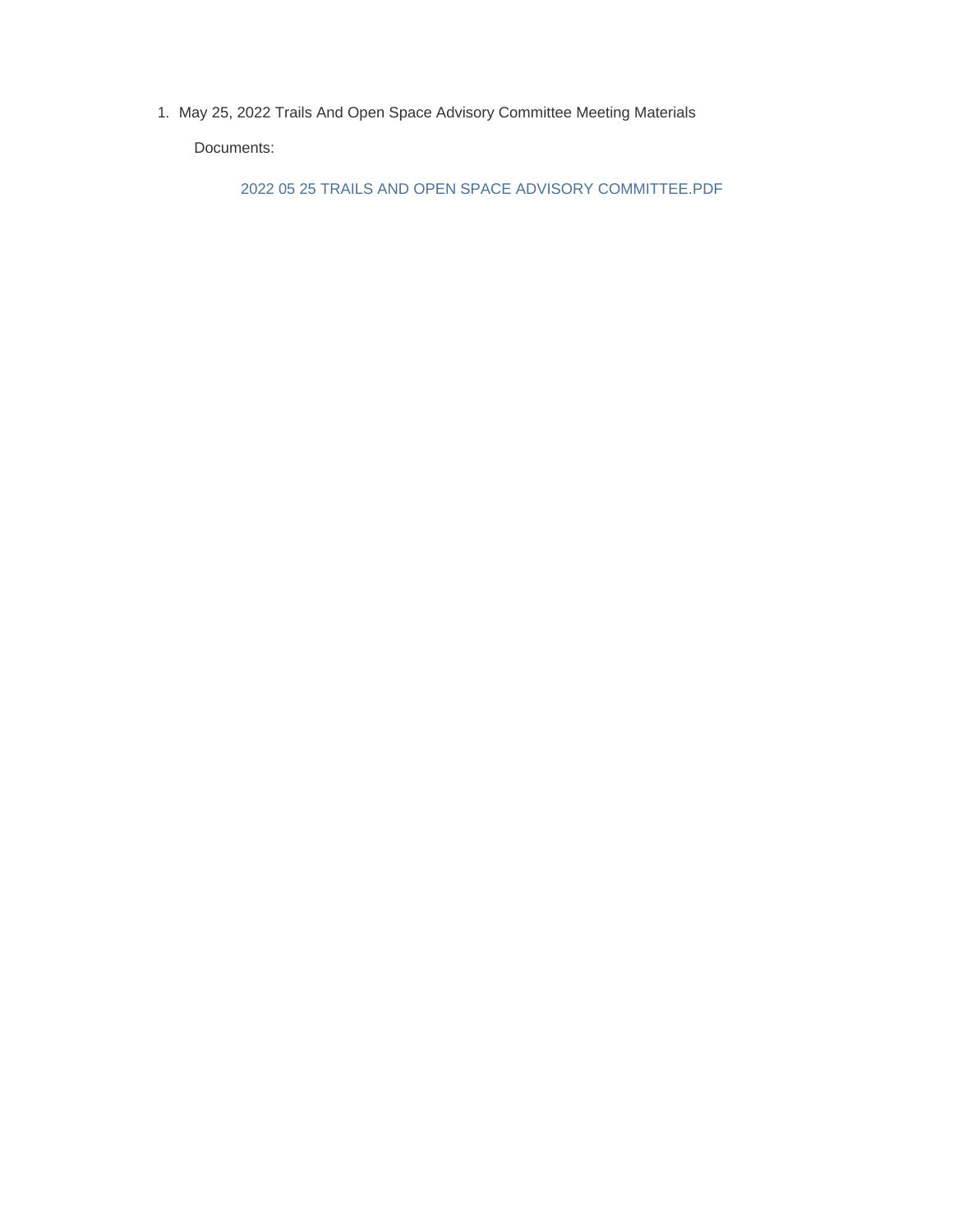

# **Town of Silver City Trails & Open Space Committee Meeting Agenda**

Wed, May 25, 2022 5:00 PM – 6:00 PM (MST) Location: The Downstairs Conference Room, Annex 1203 N. Hudson Street, Silver City, NM 88061

**\***For time efficiency and meeting goal targets, each item in 'Old and New Business' is allocated 8 minutes.

# **Call to Order**

## **Approval of Minutes**

March 30, 2022, Regular Meeting

#### **Old Business**

- 1. Discussion of the scope of the Sill Trail Construction Project along with Staff Report Update.
- 2. Review proposed SVC capital outlay projects and come up with a proposal as to how the funds are spent - ie: do we want to spend less money on the creek crossing (boulders vs. concrete) and allocate those funds to other projects that might be more restorative in nature?
- 3. All Trails/VIVA Connects getting Boston Hill and San Vicente maps on the 'All Trails system'. Discuss steps and who would be the one to get these maps in the system?
- 4. Develop action steps for a walking/biking path from Juniper Street to Little Walnut, map attached.

#### **New Business**

- 1. Jeff and/or Alicia Cramm guest speakers to discuss the disc golf course set to open Sat, June 4<sup>th</sup>.
- 2. Discuss 'General Topic of Grants'
- 3. North LLC discussion and vote on formal recommendation that the town proceed with a survey, appraisal, and negotiations with private landowner.

## **Community/Public Input**

#### **Committee Discussion**

#### **Staff Reports**

1. Would bird migration/nesting would be a factor in determining San Vicente creek crossing project schedule?